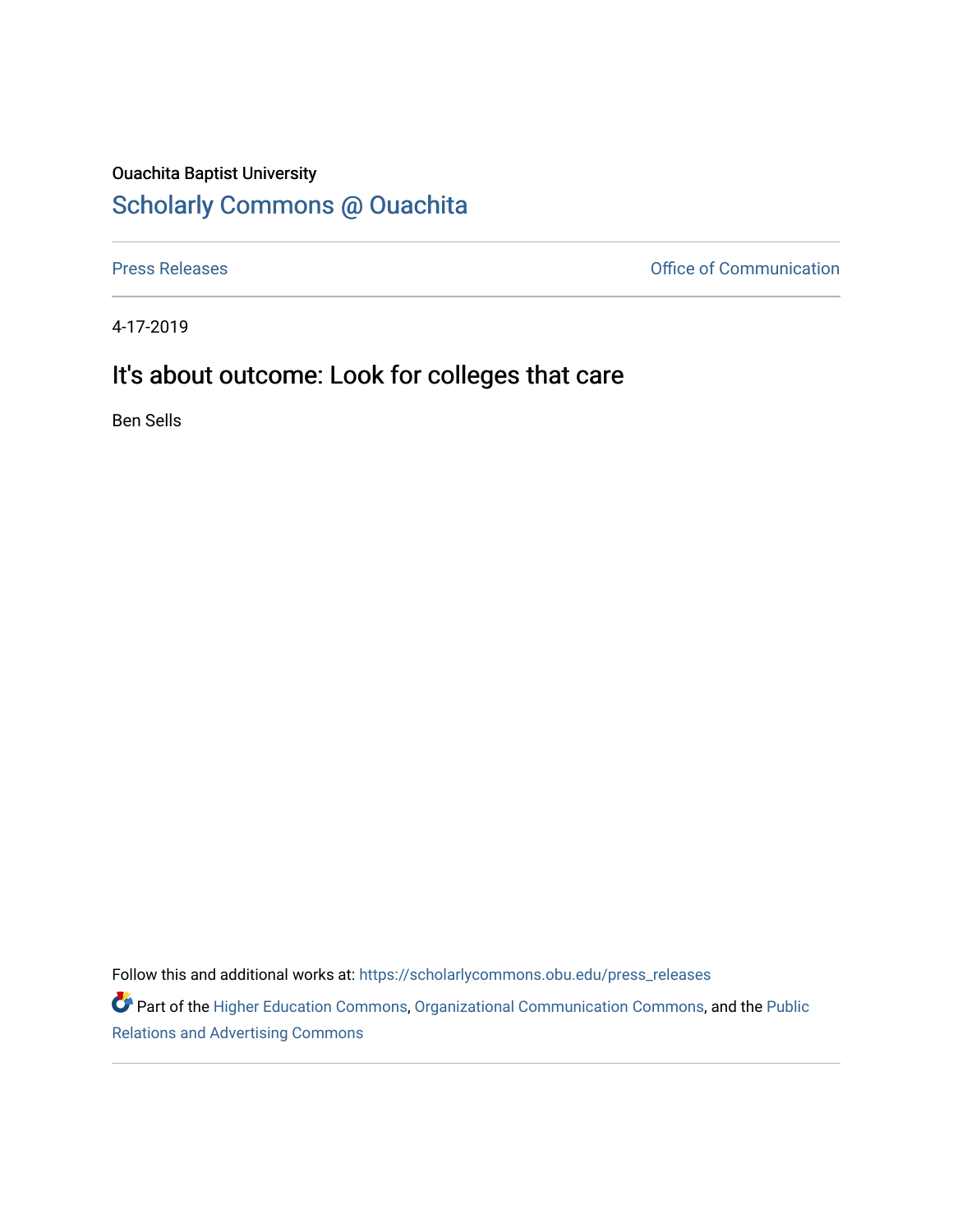

For immediate release **It's about outcome: Look for colleges that care**



*By Ben R. Sells* May 6, 2021 For more information, contact OBU's news bureau at [newbureau@obu.edu](mailto:newbureau@obu.edu) or (870) 245-5208.

ARKADELPHIA, Ark. — *Editorial Note: The following article originally appeared as guest article in the* Arkansas-Democrat Gazette *on March 29, 2019. [See the original here.](https://www.arkansasonline.com/news/2019/mar/29/it-s-about-outcome-20190329/?opinion)*

Now that spring break has come and gone, high school seniors and their parents will be finalizing a college choice for fall. They have more independent and objective information available to them to help make that choice than ever before.

One such resource is College Navigator. It's a free consumer information online tool that allows students and parents to easily and quickly compare and contrast institutions of higher learning. Published by the National Center for Education Statistics, this unbiased source can be accessed at nces.ed.gov/collegenavigator.

For example, College Navigator will allow you to examine student retention rates--including the percentage of freshmen who return as sophomores--which speaks to the quality of the first-year experience.